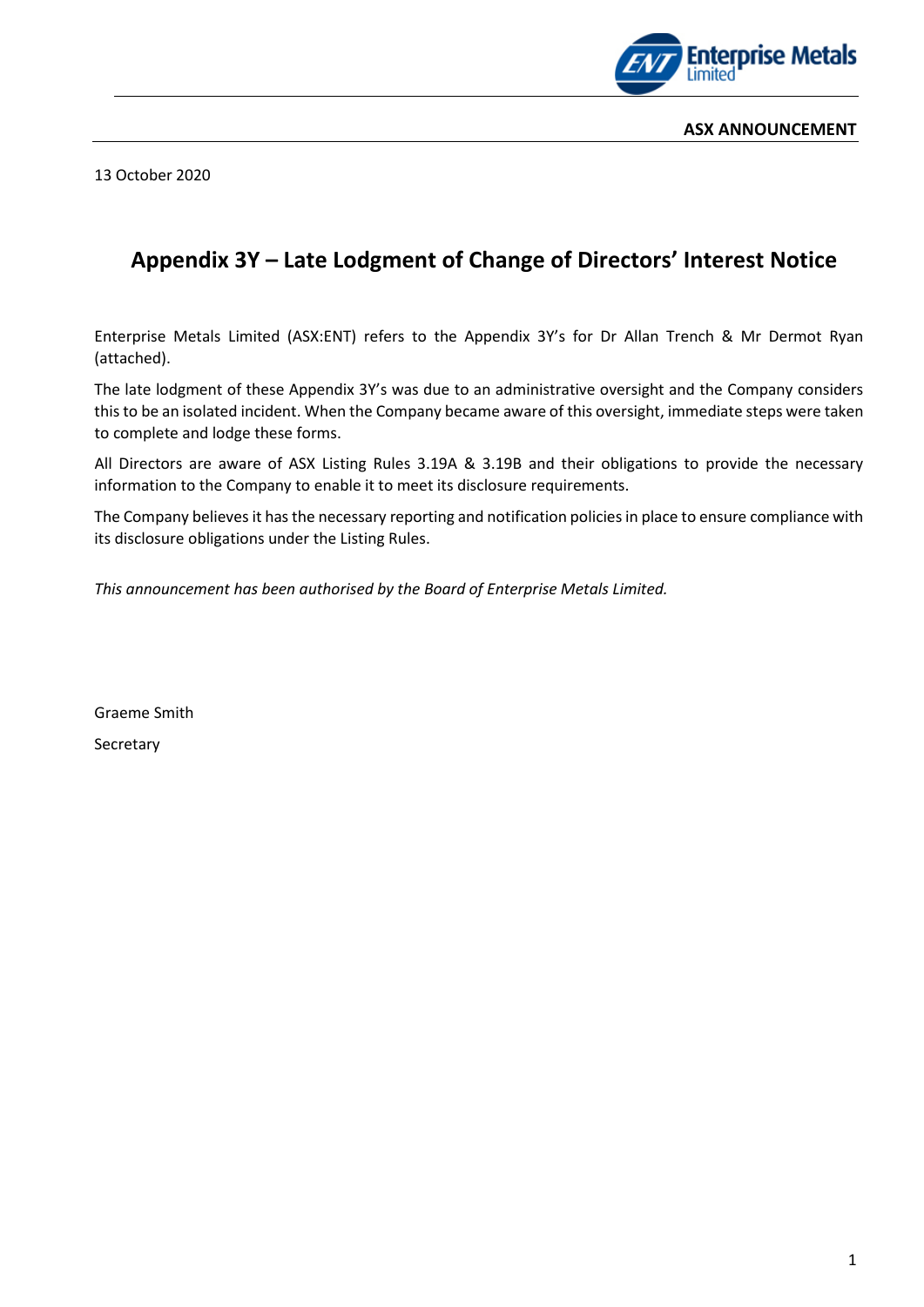#### *Rule 3.19A.2*

# **Appendix 3Y**

# **Change of Director's Interest Notice**

*Information or documents not available now must be given to ASX as soon as available. Information and documents given to ASX become ASX's property and may be made public.*

Introduced 30/09/01 Amended 01/01/11

| Name of entity ENTERPRISE METALS LIMITED |  |
|------------------------------------------|--|
| ABN 43 123 567 073                       |  |

We (the entity) give ASX the following information under listing rule 3.19A.2 and as agent for the director for the purposes of section 205G of the Corporations Act.

| <b>Name of Director</b> | Dermot Ryan      |
|-------------------------|------------------|
| Date of last notice     | 30 December 2019 |

#### **Part 1 - Change of director's relevant interests in securities**

*In the case of a trust, this includes interests in the trust made available by the responsible entity of the trust*

Note: In the case of a company, interests which come within paragraph (i) of the definition of "notifiable interest of a director" should be disclosed in this part.

| <b>Direct or indirect interest</b>                                                  | Indirect                                               |
|-------------------------------------------------------------------------------------|--------------------------------------------------------|
|                                                                                     |                                                        |
| Nature of indirect interest                                                         | DM Ryan & VE Ryan <rf a="" c="" fund="" super=""></rf> |
| (including registered holder)                                                       |                                                        |
| Note: Provide details of the circumstances giving rise to the relevant<br>interest. |                                                        |
| Date of change                                                                      | 29 September 2020                                      |
|                                                                                     |                                                        |
| No. of securities held prior to change                                              |                                                        |
|                                                                                     | $17,694,854 - ORD$                                     |
|                                                                                     | 983,048 - Unlisted Options exercisable at              |
|                                                                                     | \$0.015 and expiring on 30/06/21                       |
| <b>Class</b>                                                                        | ORD / Options                                          |
|                                                                                     |                                                        |
| <b>Number acquired</b>                                                              | $4,305,145 - ORD$                                      |
|                                                                                     | 2,152,572 - Unlisted Options exercisable at            |
|                                                                                     | \$0.03 and expiring on 31/08/22                        |
| <b>Number disposed</b>                                                              |                                                        |
|                                                                                     | Nil                                                    |
| <b>Value/Consideration</b>                                                          | \$0.022 per share.                                     |
| Note: If consideration is non-cash, provide details and estimated<br>valuation      | <b>Options - Nil</b>                                   |
|                                                                                     |                                                        |

<sup>+</sup> See chapter 19 for defined terms.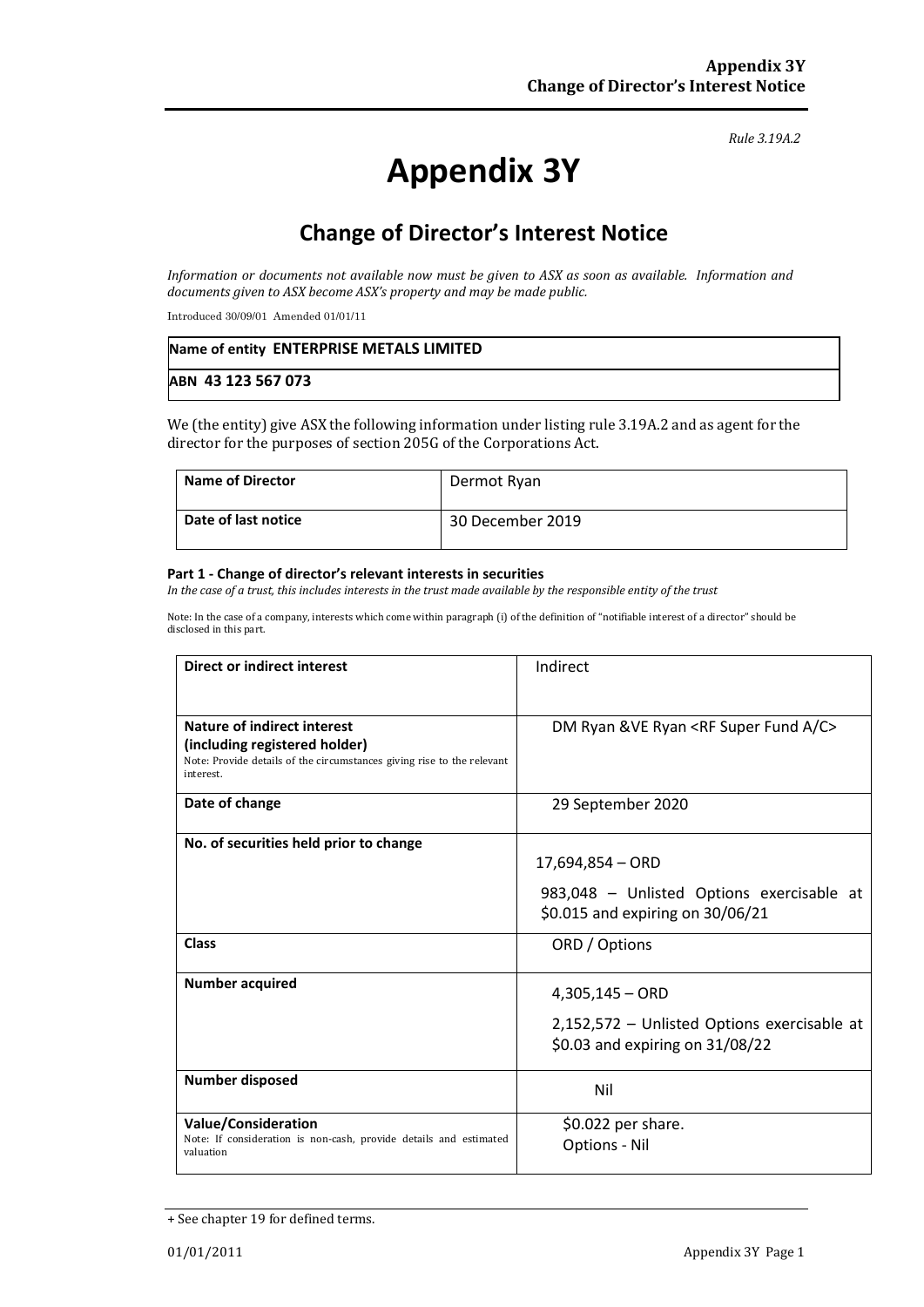| No. of securities held after change                                                                                                                     | $21,999,999 - ORD$                                                             |
|---------------------------------------------------------------------------------------------------------------------------------------------------------|--------------------------------------------------------------------------------|
|                                                                                                                                                         | 983,048 - Unlisted Options exercisable at \$0.015<br>and expiring on 30/06/21  |
|                                                                                                                                                         | 2,152,572 - Unlisted Options exercisable at \$0.03<br>and expiring on 31/08/22 |
|                                                                                                                                                         |                                                                                |
| Nature of change                                                                                                                                        | Issue of securities under an Entitlements Issue                                |
| Example: on-market trade, off-market trade, exercise of options, issue<br>of securities under dividend reinvestment plan, participation in buy-<br>back |                                                                                |

### **Part 2 – Change of director's interests in contracts - Nil**

Note: In the case of a company, interests which come within paragraph (ii) of the definition of "notifiable interest of a director" should be disclosed in this part.

### **Part 3 –** +**Closed period**

| Were the interests in the securities or contracts detailed           | No |
|----------------------------------------------------------------------|----|
| above traded during a <sup>+</sup> closed period where prior written |    |
| clearance was required?                                              |    |
| If so, was prior written clearance provided to allow the             |    |
| trade to proceed during this period?                                 |    |
| If prior written clearance was provided, on what date was            |    |
| this provided?                                                       |    |

<sup>+</sup> See chapter 19 for defined terms.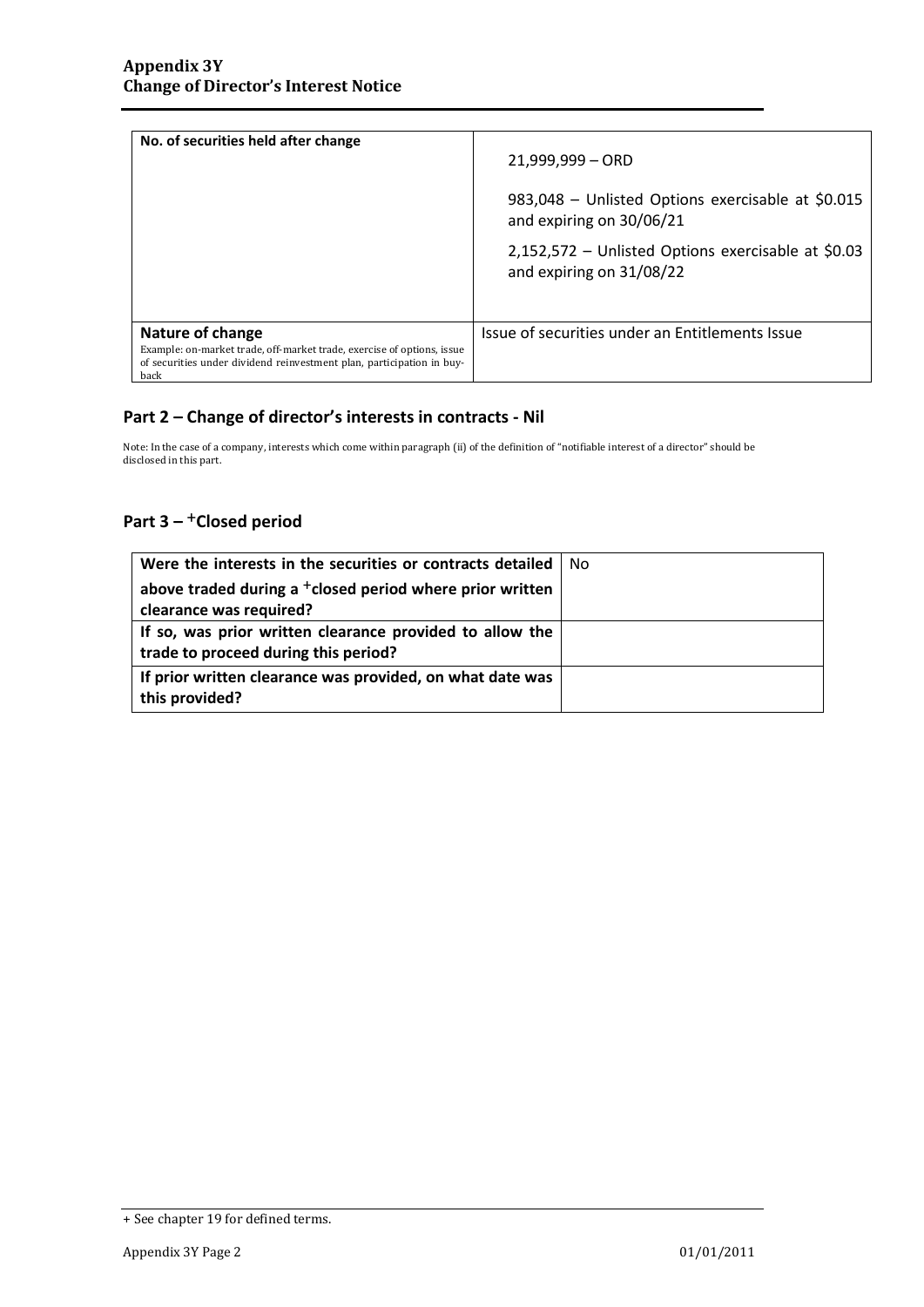#### *Rule 3.19A.2*

# **Appendix 3Y**

## **Change of Director's Interest Notice**

*Information or documents not available now must be given to ASX as soon as available. Information and documents given to ASX become ASX's property and may be made public.*

Introduced 30/09/01 Amended 01/01/11

| Name of entity ENTERPRISE METALS LIMITED |  |
|------------------------------------------|--|
| ABN 43 123 567 073                       |  |

We (the entity) give ASX the following information under listing rule 3.19A.2 and as agent for the director for the purposes of section 205G of the Corporations Act.

| <b>Name of Director</b> | Dr Allan Trench  |
|-------------------------|------------------|
| Date of last notice     | 30 December 2019 |

#### **Part 1 - Change of director's relevant interests in securities**

*In the case of a trust, this includes interests in the trust made available by the responsible entity of the trust*

Note: In the case of a company, interests which come within paragraph (i) of the definition of "notifiable interest of a director" should be disclosed in this part.

| Direct or indirect interest                                                                                          | Indirect                                                                                                                  |
|----------------------------------------------------------------------------------------------------------------------|---------------------------------------------------------------------------------------------------------------------------|
|                                                                                                                      |                                                                                                                           |
| Nature of indirect interest                                                                                          | Dr A & Mrs S L Trench <trench a="" c="" fund="" super=""><br/>1.</trench>                                                 |
| (including registered holder)<br>Note: Provide details of the circumstances giving rise to the relevant<br>interest. | 2.<br>Dr A & Mrs S L Trench < Cymru A/C>                                                                                  |
| Date of change                                                                                                       | 29 September 2020                                                                                                         |
| No. of securities held prior to change                                                                               | 1. 6,757,886 - ORD<br>375,439 - Unlisted Options exercisable<br>at \$0.015 and expiring on 30/06/21<br>2. 2,488,364 - ORD |
| <b>Class</b>                                                                                                         | ORD / Options                                                                                                             |

<sup>+</sup> See chapter 19 for defined terms.